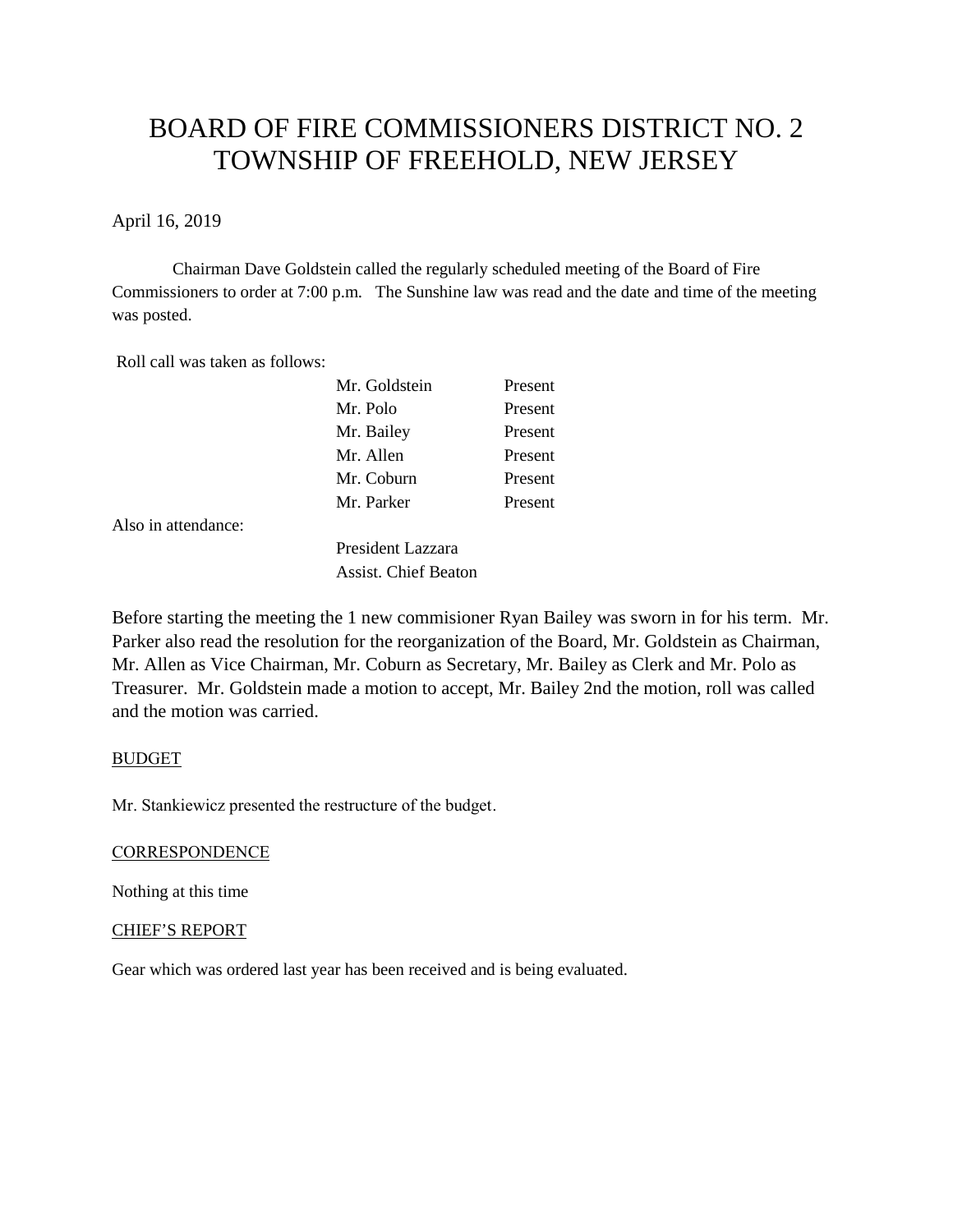We are working on updating SOG's

Hose testing is complete.

Gas meters have been found to have bad sensors. These units most likely will have to be sent back to the manufacturer for service.

Assistant Chief Beaton requested to purchase the following:

New TIC;s for '90 with chargers and installation New Hose. The board was presented with an inventory of all hose and should order what they feel is necessary.

The Board feels the Chief and Line Officers should be telling the Board what is needed. One the report from the fire hose testing is complete, the Officers will know what's needed.

Assistant Chief Beaton to get prices on new gear racks.

## RADIO AND ALARM

Radios have arrived and need Monmouth County to program them.

## BUILDINGS

Pond Road firehouse roof has a leak, A-Top roofing looked at it and nothing is wrong with roof, it may be the drain on the roof, A-Top to come back and investigate.

Mr. Polo to meet with Tim White from Freehold Township to help with the bidding for the new concrete apron at Daniels Way firehouse.

Mr. Polo spoke to Lauren Woods Esq. about the possibility of the insurance paying more into the clean up at Dutch Lane Firehouse.

## INSURANCE

Travelers Workers Compensation Company needs to meet with someone to go over the fire company's safety measures.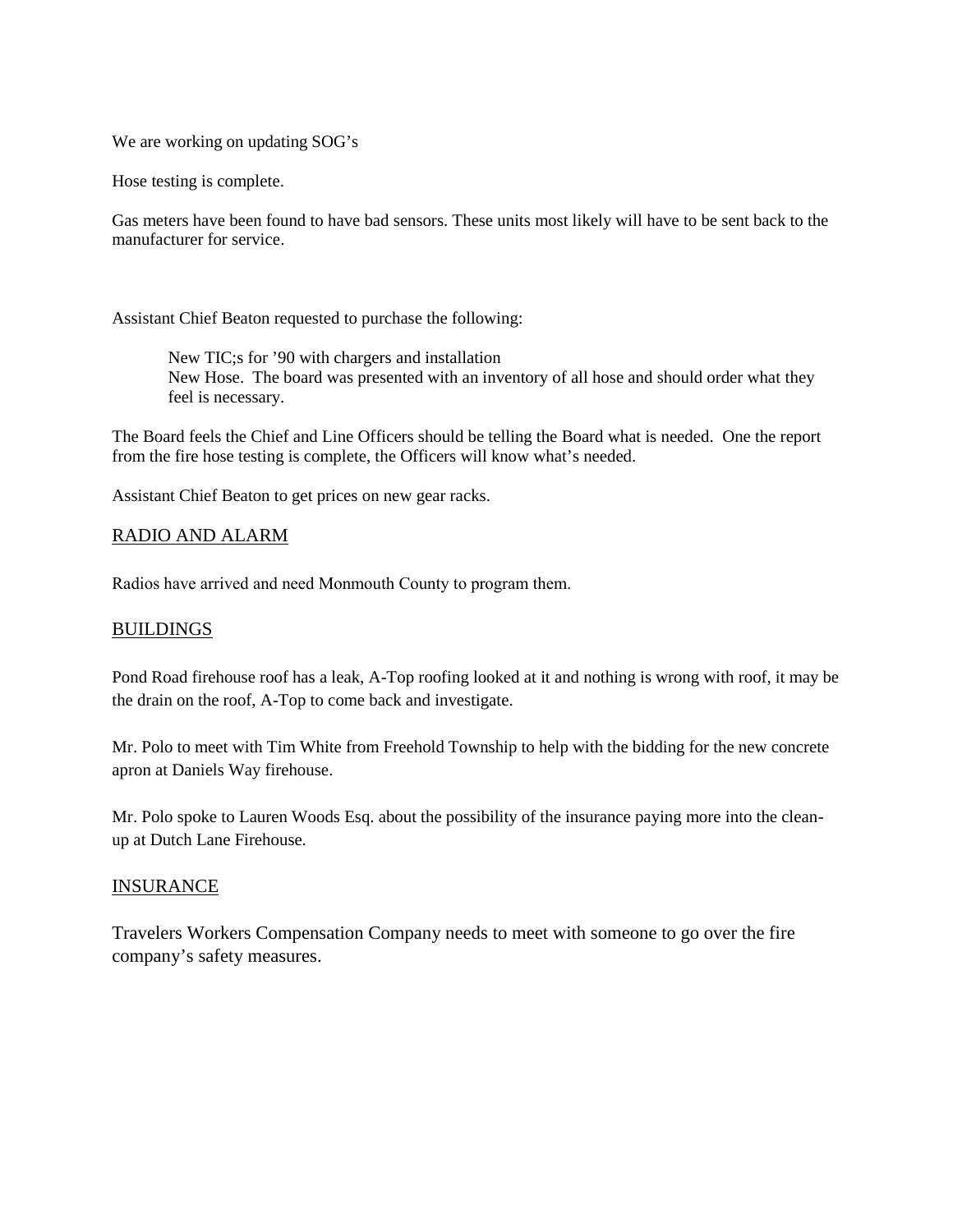Marshall Siegel is now collecting pension.

# **MAINTENANCE**

'76 is fixed

All three engines have new hoses.

'76 stalled on the way to a call, Paris from Fire and Safety changed fuel filter.

'85 rolling doors fixed, Jim Taylor to get a price to fix the paint.

'85 seat belt alarm activates if you're not sitting right in the seat.

'75 Paris from Fire and Safety to come and switch the heat to A/C.

## OLD BUSINESS

Mr. Polo made a motion to hire Jeff Gaskin a spec writer to help truck committee with new truck. 2<sup>nd</sup> by Mr. Coburn. Roll was called, opposed by Mr. Goldstein, doesn't feel its worth the money. Board approved.

## NEW BUSINESS

Chief Murray as the board if he could purchase electrical strips, pens, wireless mouse and keyboard, and 2 chairs. Board Approved.

## TREASURER

Received rebate check in the amount of \$86.28 from American Power and Gas.

Checking Acct. \$888.32 Savings Acct. \$685,023.52 CD \$1,470,009.24

Total \$2,155,921.08

Check# 10933 JCP&L \$ 910.32